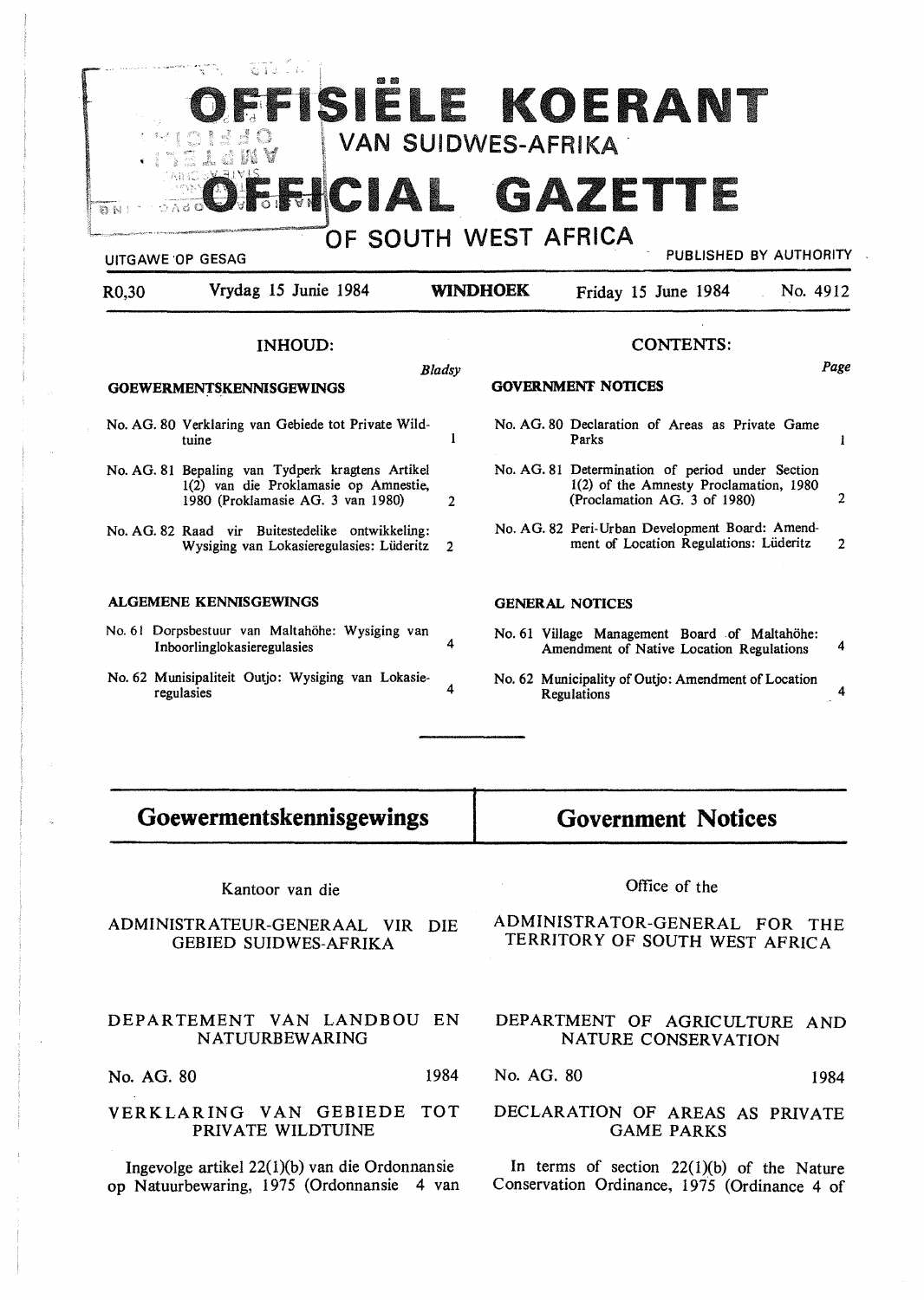1975), word hierby bekend gemaak dat die Administrateur-generaal kragtens artikel 22(1)(a) van genoemde Ordonnansie die gebiede wat in die Bylae vermeld word, tot private wildtuine verklaar het.

#### BYLAE

- 1. Private Wildtuin Nosib Die plaas Restant van Nosib 655, groot 7655,- 27 hektaar, geleë in die distrik Tsumeb.
- 2. Private Wildtuin Oorwinning Die plaas Oorwinning 134, groot 11802 hektaar, geleë in die distrik Maltahöhe.

#### DEPARTEMENT VAN JUSTISIE

No. AG. 81 1984

BEPALING VAN TYDPERK KRAGTENS ARTIKEL 1(2) VAN DIE PROKLAMASIE OP AMNESTIE, 1980 (PROKLAMASIE AG. 3 VAN 1980)

Kragtens subartikel (2) van artikel 1 van die Proklamasie op Amnestie, 1980 (Proklamasie AG. 3 van 1980), bepaal ek hierby dat 'n sertifikaat in subartikel  $(1)$  van daardie artikel bedoel, uitgereik kan word aan 'n persoon wat horn soos in genoemde subartikel (1) beoog, oorgee gedurende die tydperk vanaf 1 Junie 1984 tot en met 30 November 1984.

**W.A. VAN NIEKERK** 

Administrateur-generaal

Windhoek, 15 Mei 1984

1984

No. AG. 82

### RAAD VIR BUITESTEDELIKE ONT-WIKKELING: WYSIGING VAN LOKASIE-REGULASIES: LÜDERITZ

Die Raad vir Buitestedelike Ontwikkeling het kragtens artikel 32(2) van die Proklamasie op Inboorlinge in Stedelike Gebiede 1951 (Proklamasie 56 van 1951) die regulasies afgekondig by Goewermentskennisgewing 13 van 1932, soos gewysig, verder gewysig soos in die Bylae uiteengesit.

Genoemde wysiging is deur die Administrateur-generaal goedgekeur kragtens artikel 32(4) van genoemde Proklamasie op Inboorlinge op Stedelike Gebiede 1951.

1975), it is hereby made known that the Administrator-General has under section 22(1)(a) of the said Ordinance declared the areas referred to in the Schedule as private game parks.

# **SCHEDULE**

- 1. Nosib Private Game Park The farm Remainder of Nosib 655, in extent 7655,27 hectares, situated in the district of Tsumeb.
- 2. Oorwinning Private Game Park The farm Oorwinning 134, in extent 11802 hectares, situated in the district of Maltahöhe.

# DEPARTMENT OF JUSTICE

No. AG. 81 1984

DETERMINATION OF PERIOD UNDER SECTION 1(2) OF THE AMNESTY PROCLAMATION, 1980 (PROCLAMATION AG. 3 OF 1980)

Under subsection (2) of section 1 of the Amnesty Proclamation, 1980 (Proclamation AG. 3 of 1980), I hereby determine that a certificate referred to in subsection (1) of that section may be issued to a person who surrenders himself as contemplated in the said subsection (1) during the period from 1 June 1984 up to and including 30 November 1984.

**W.A. VAN NIEKERK**  Administrator-General

Windhoek, 15 May 1984

### No. AG 82

1984

# PERI-URBAN DEVELOPMENT BOARD: AMENDMENT OF LOCATION REGULA-TIONS: LUDERITZ

The Peri-Urban Development Board has under section 32(2) of the Natives (Urban Areas) Proclamation, 1951 (Proclamation 56 of 1951), further amended the regulations promulgated under Government Notice 131 of 1932, as amended, as set out in the Schedule.

The said amendments have been approved by the Administrator-General under section 32(4) of the said Natives (Urban Areas) Proclamation, 1951.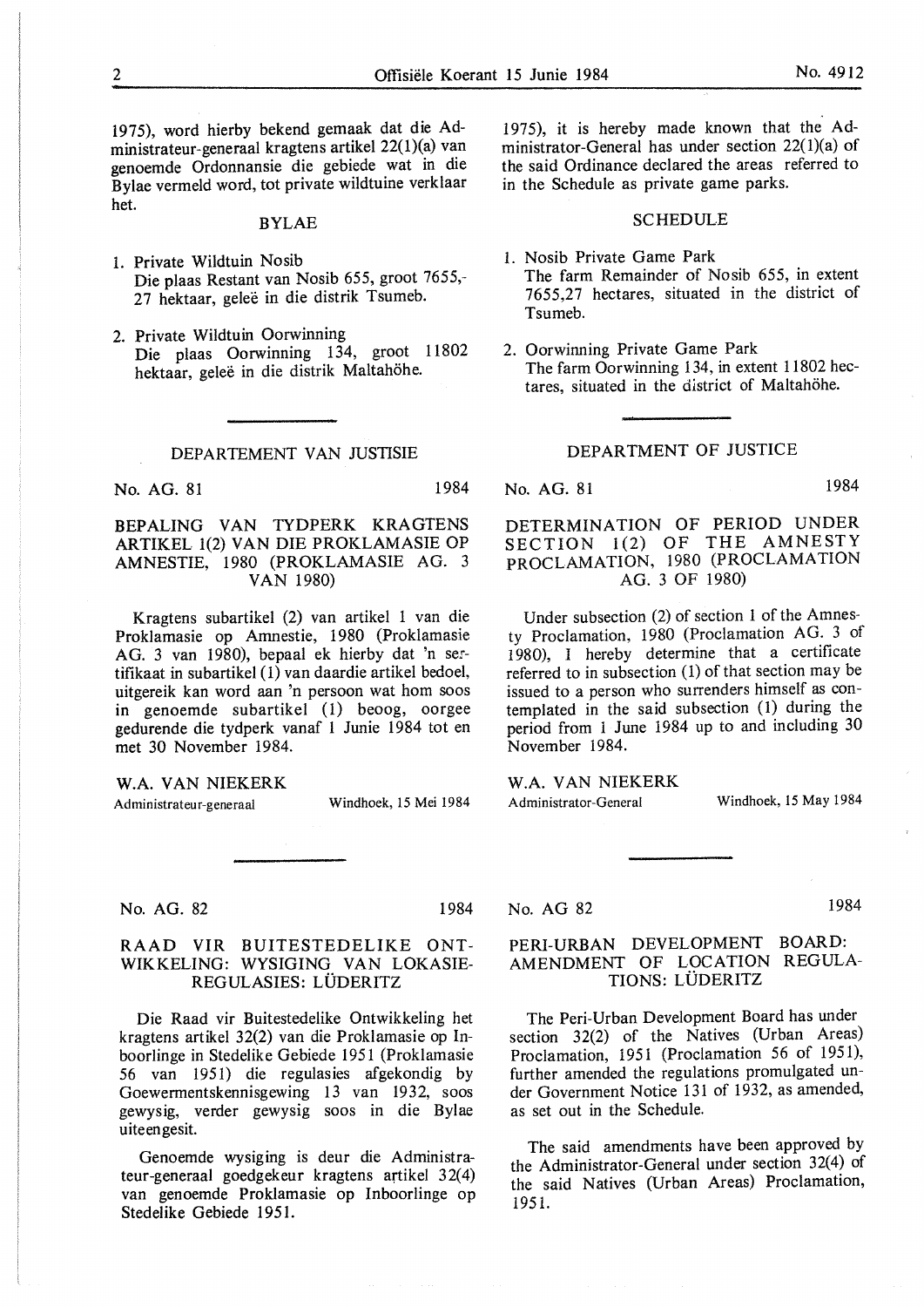#### BYLAE

Aanhangsel A word hierby gewysig -

- (a) deur in item 1 die bedrag "R0,60" deur die bedrag "R0,70" te vervang;
- (b) deur in item 2 die bedrae "R6,95", "R20,25", "R25,75", "R22,15" en "R24,15" deur, onderskeidelik, die bedrae "R8,00", "R23,30", "R29,60", "R25,50" en "R27,80" te vervang;
- (c) deur in item 3 die bedrag "R2,25" deur die bedrag "R2,60" te vervang;
- (d) deur in item 4 die bedrag "R61,75" deur die bedrag "R65,50" te vervang;
- (e) deur in item 5 die bedrag "R14,65" deur die bedrag "Rl5,90" te vervang;
- (t) deur in item 6(b) die bedrag "R0,65" deur die bedrag "R8,70" te vervang;
- (g) deur in item 8 die bedrae "Rl,75", "R7,00" en "R0,10" deur, onderskeidelik, die bedrae "R8,05", "R8,05" en "R0,40" te vervang;
- (h) deur in item 9 die bedrag "Rl,15" deur die bedrag "R6,45" te vervang;
- (i) deur item 10 deur die volgende item te vervang:
	- " 10. Vir vullisverwydering, per maand of gedeelte van 'n maand, van:
		- (a) Huise, per houer  $\ldots$ ............... R4,60
		- (b) Besighede, per houer .......... R4,60
		- (c) Enkelkwartiere, per inwoner R2,30
		- (d) Persele, per houer .... R4,60."; en
- G) deur item 11 deur die volgende item te vervang:
	- " 11. Vir huisvesting in die kampong, per persoon per dag ........... R0,85.".

#### **SCHEDULE**

Annexure A is hereby amended -

- (a) by the substitution in item 1 for the amount " $R0,60$ " of the amount " $R0,70$ ";
- (b) by the substitution in item 2 for the amounts "R6,95", "R20,25", "R25,75", "R22,15" and "R24,15" of the amounts "R8,00", "R23,30", "R29,60", "R25,50" and "R27,80", respectively;
- (c) by the substitution in item 3 for the amount "R2,25" of the amount "R2,60";
- (d) by the substitution in item 4 for the amount "R61,75" of the amount "R65,50";
- (e) by the substitution in item 5 for the amount "Rl4,65" of the amount "R8,70";
- (f) by the substitution in item  $6(b)$  for the amount " $R0,65$ " of the amount " $R8,70$ ";
- (g) by the substitution in item 8 for the amounts "R1,75", "R7,00" and "R0,10" of the amounts "R8,05", "R8,05" and "R0,40", respectively;
- (h) by the substitution in item 9 for the amount " $R1,15$ " of the amount " $R6,45$ ";
- (i) by the substitution for item 10 of the following item:
	- " 10. For refuse removal, per month or part of a month, from:
		- (a) Houses, per container  $\dots$  R4,60
		- (b) Businesses, per container .. R4,60 (c) Single quarters, per
		- inhabitant ....................... R2,30
		- (d) Sites, per container . R4,60"; and
- $(i)$  by the substitution for item 11 of the following item:
	- " 11. For accommodation in the compound, per person per day .................. **R0,85.".**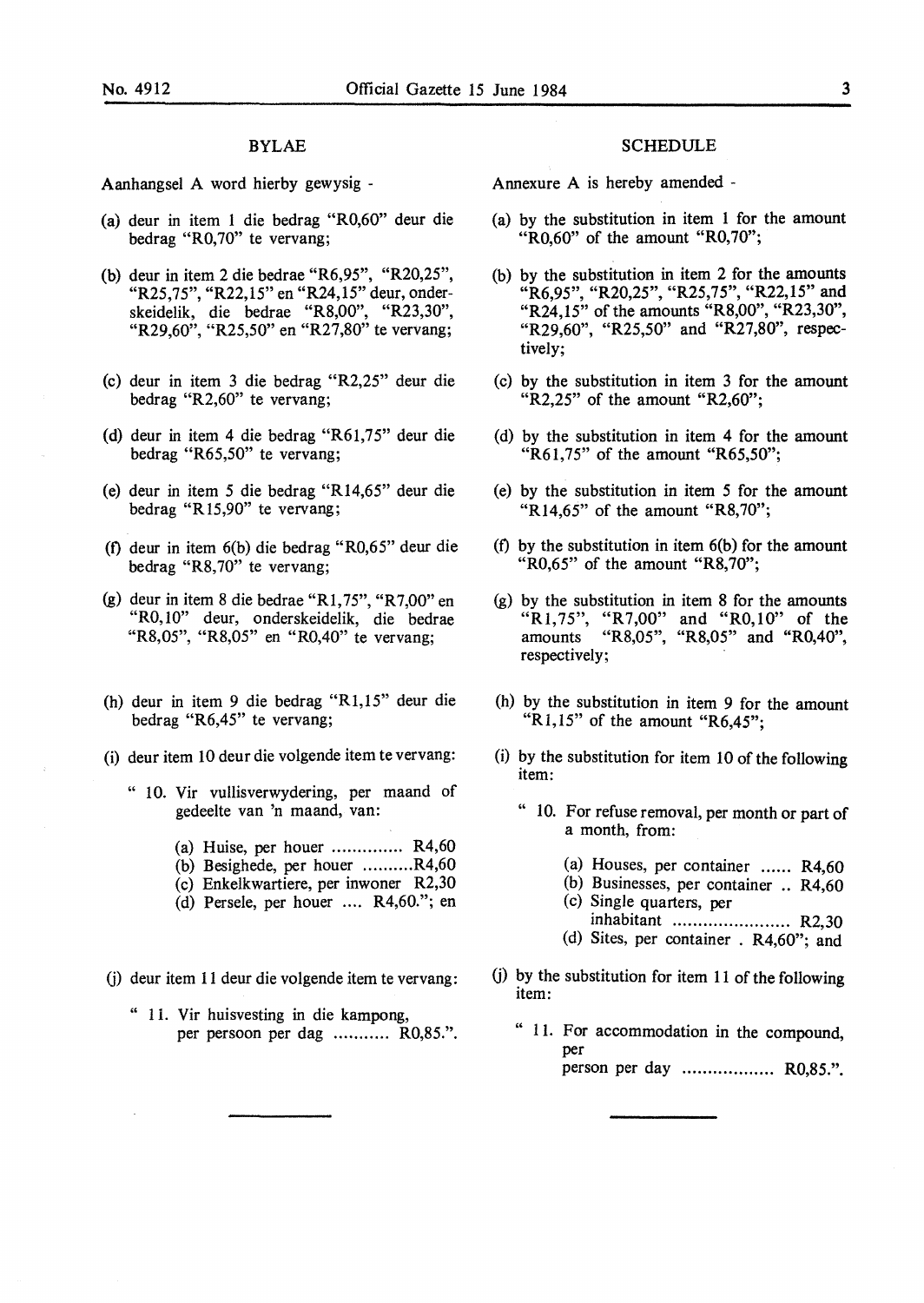# Algemene Kennisgewings

No. 61 1984

# DORPSBESTUUR VAN MALTAHOHE: WYSIGING VAN INBOORLINGLOKASIE-REGULASIES

Die Dorpsbestuur van Maltahöhe het kragtens artikel 32(2) van die Proklamasie op Inboorlinge in Stedelike Gebiede 1951 (Proklamasie 56 van 1951) die regulasies afgekondig by Goewermentskennisgewing 213 van 1966, soos gewysig, verder gewysig deur in Item 2 van Bylae V die bedrae "Rll,00", "Rl2,50", "R15,00", "R18,00", "R5,50" en "R5,00" deur, onderskeidelik, die bedrae "Rl7,00", "R18,75", "R21,60", "R25,00", "Rl0,75" en "R6,95" te vervang.

Genoemde wysigings is deur die Administrateur-generaal goedgekeur kragtens artikel 32(4) van genoemde Proklamasie op Inboorlinge in Stedelike Gebiede 1951.

No. 62 1984

## MUNISIPALITEIT OUTJO: WYSIGING VAN LOKASIEREGULASIES

Die raad van die Munisipaliteit Outjo het kragtens artikel 32(2) van die Proklamasie op Inboorlinge in Stedelike Gebiede 1951 (Proklamasie 56 van 1951) die regulasies afgekondig by Goewermentskennisgewing 49 van 1937, soos gewysig, verder gewysig soos in die Bylae uiteengesit.

Genoemde wysigings is deur die Administrateur-generaal goedgekeur kragtens artikel 32(4) van genoemde Proklamasie op Inboorlinge in Stedelike Gebiede 1951.

#### BYLAE

Regulasie 17 word hierby gewysig deur die volgende tarief te vervang:

# "T ARIEF VAN GELDE:

1. Vir huur van woonpersele waarop · geen woning van bogenoemde Munisipaliteit is nie, met inbegrip van gelde vir vullisverwydering, nagvuilverwydering en waterlewering: Per perseel, per maand of gedeelte van 'n maand .......................................... Rl0,00·

# General Notices

No. 61 1984

# VILLAGE MANAGEMENT BOARD OF MALTAHÖHE: AMENDMENT OF NATIVE LOCATION REGULATIONS

The Village Management Board of Maltahöhe has under section 32(2) of the Natives (Urband Areas) Proclamation, 1951 (Proclamation 56 of 1951), further amended the regulations promulgated under Government Notice 213 of 1966, as amended, by the substitution in Item 2 of Schedule V for the amounts "R11,00", "R12,50", "Rl5,00", "R18,00", "RS,50" and "R5,00" of the amounts "R17,00", "R18,75", "R21,60", "R25,00", "Rl0,75" and "R6,95", respectively.

The said amendments have been approved by the Administrator-General under section 32(4) of the said Natives (Urban Areas) Proclamation, 1951.

No. 62 1984

# MUNISIPALITY OF OUTJO: AMENDMENT OF LOCATION REGULATIONS

The council of the Municipality of Outio has under section 32(2) of the Natives (Urban Areas) Proclamation, (Proclamation 56 of 1951), further amended the regulations promulgated under Government Notice 49 of 1937, as amended, as set out in the Schedule.

The said amendments have been approved by the Administrator-General under section 32(4) of the said Natives (Urban Areas) Proclamation, 1951.

#### SCHEDULE

Regulation 17 is hereby amended by the substitution for the Tariff of Charges of the following tariff:

### "TARIFF OF CHARGES:

1. For rental for residential sites on which there are no dwellings of the above-mentioned Municipality, including charges for removal of refuse, removal of nightsoil and supply of water: Per site, per month or part of a month ......................................... Rl0,00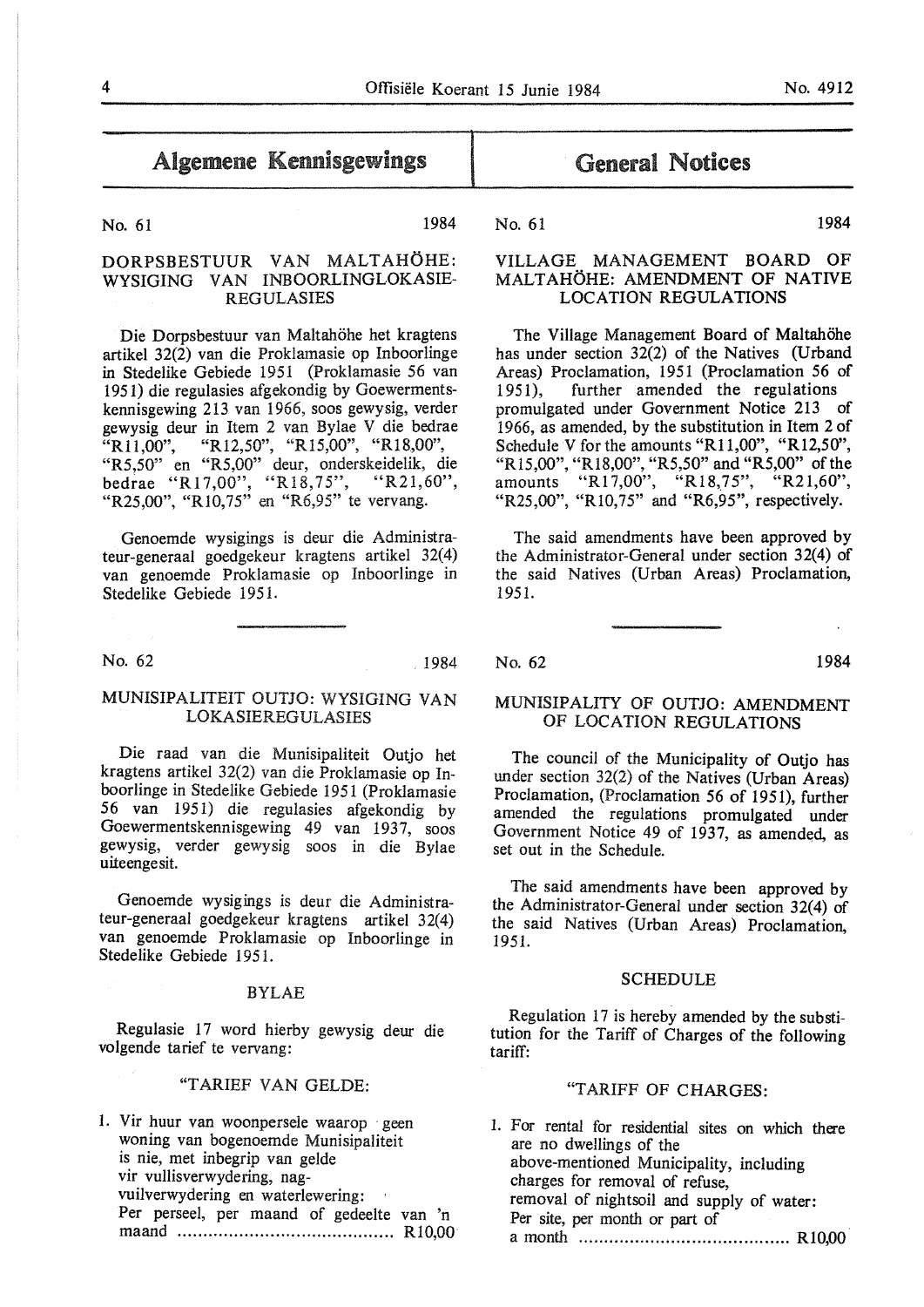- 2. Loseerderspermit, per maand ........... Rl0,00
- 3. Vir huisvesting in enkelkwartiere, met uitsluiting van gelde vir vullisverwydering, nagvuilverwydering, riool en waterlewering, per persoon -
	- (1) (a) A-tipe (luuks), per maand ...... R12,00 (b) A-tipe (luuks), 15 dae of minder . . . . . . . . . . . . . . . . . . . . . . . . . . . . . . . . R6,00
	- (2) (a) B-tipe (opgeknap), per ma and ................................ Rl 0,00 (b) B-tipe (opgeknap), 15 dae of minder ............................ R5,00
	- (3) (a) C-tipe (nie opgeknap), per maand .. . . . . . . . . . . . . . . . . . . . . . . . . . R6,00 (b) C-tipe (nie opgeknap), 15 dae
		- of minder ............................ R3,00
- 4. Vir huisvesting in die Luukse-woonstelle, met uitsluiting van gelde vir vullisverwydering, riool en waterlewering:
	- (1) Per woonstel, per maand .......... R32,00
	- (2) Per persoon, per maand ............ Rl6,00
	- (3) Per persoon, 15 dae of minder .. R 8,00
- 5. Vir huishuur, per huis, per maand of gedeelte van 'n maand:
	- (1) A-tipe (Iuukse) huise ................. R36,00
	- (2) B-tipe (nuwe) huise ........................  $R32,00$
	- (3) C-tipe (opgeknapte) 5 kamerhuise ........................... R 14,00 (4) e (opgeknapte)
	- 4 kamerhuise ........................... Rl2,00 (5) C-tipe (opgeknapte)
	- 3 kamerhuise ........................... Rl0,00 (6) D-tipe (nie opgeknapte)
	- 5 kamerhuise ............................. R7,00 (7) D-tipe (nie opgekanpte)
	- 4 kamerhuise .............................. R6,00 (8) D-tipe (nie opgeknapte)
	- 3 kamerhuise ............................. R4,00
- 6. Vir vullisverwydering: Per maand of gedeelte van 'n maand . R3,00
- 7. Vir nagvuilverwydering: Per maand of gedeelte van 'n maand . R3,00
- 8. Vir riool waar woning by rioolstelsel aangesluit is: Per maand of gedeelte van 'n maand R6,00

ļ

- 2. Lodgers permit, per month ................. Rl0,00
- 3. For accommodation in single quarters, excluding charges for removal of refuse, removal of nightsoil, sewerage and supply of water, per person -
	- (1) (a) A-type (luxury), per month ..... Rl2,00 (b) A-type (luxury), 15 days or less . . . . . . . . . . . . . . . . . . . . . . . . . . . . . . . . . . R6,00
	- (2) (a) B-type (renovated), per month .. RI0,00  $(b)$  B-type (renovated), 15 days or less ........................ R5,00
	- (3) (a) C-type (not renovated) per month . . . . . . . . . . . . . . . . . . . . . . . . . . . . . . R6,00 (b) C-type (not renovated), 15 days or less ......................... R3,00
- 4. For accommodation in the Luxury flats, excluding charges for removal of refuse, sewerage and supply of water:
	- (I) Per flat, per month ...................... R32,00
	- (2) Per person, per month  $\dots\dots\dots\dots\dots$  R  $16,00$
	- (3) Per person, 15 days or less ......... **R** 8,00
- 5. For house rent, per house, per month or part of a month:
	- (1) A-type (luxury) houses ................. R36,00 (2) B-type (new) houses ..................... R32,00
	- (3) C-type 5 room (renovated) houses .. Rl4,00
	- (4) C-type 4 room (renovated) houses Rl2,00
	- (5) C-type 3 room (renovated) houses .. RI0,00
	- (6) D-type 5 room houses (not renovated) .............................. R 7,00 (7) D-type 4 room houses
	- (not renovated) .............................. R6,00 (8) D-type 3 room houses (not renovated) .............................. R4,00
- 6. For removal of refuse: Per month or part of a month ............ R3,00
- 7. For removal of nightsoil: Per month or part of a month ............ R3,00
- 8. For sewerage where dwelling is connected to sewerage system: Per month or part of a month ............ R6,00